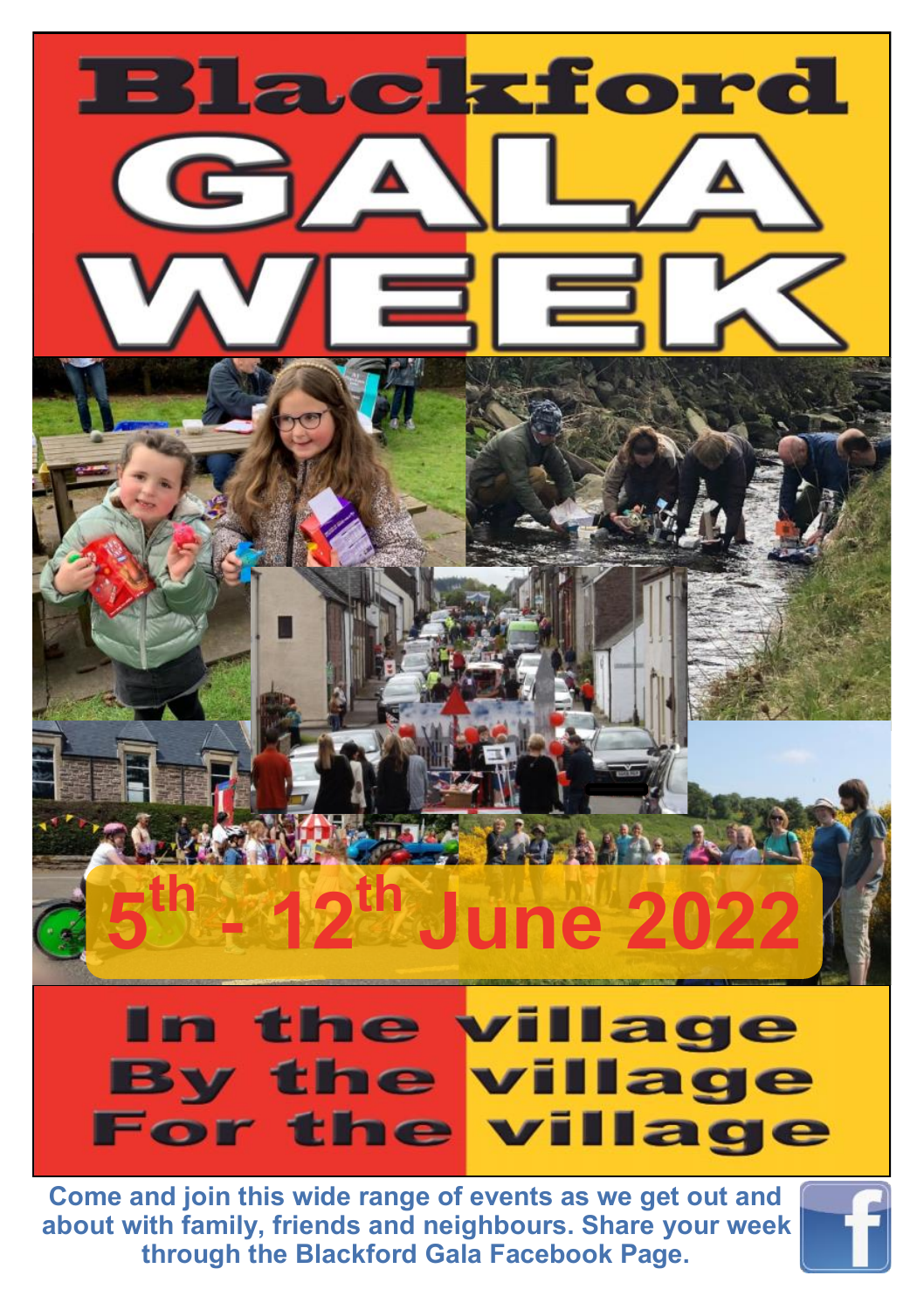#### **Gala Bunting**

We have another box of our red and yellow bunting as we'd love to see more houses joining in this part of the week with a strip of bunting. We join with the Community Fund (who paid for it as a part of their support for Blackford Gala) by encouraging you **to store and reuse bunting each year.** This year's new supply can be

picked up from Ballantrae House on Moray Street or Beildy Cottage on Stirling St or at Gala events as stocks last.

#### **Scarecrows**

With the Platinum Jubilee Holidays coming up, we'd love to start Gala Week with scarecrows all around the village.

The Taylors at Longfauld Farm will put a straw bale in the church grounds from Wednesday 1st June and then the sky's the limit on our characters and creations.

Entries with name and address by Monday evening through the clipboard in the village shop, Blackford Gala Facebook page or by email to gala@blackford.org.uk Results will be announced on Gala Day.

If you're looking for some scarecrow inspiration, you'll find two films on the church website page capturing the creations from 2020 and 2021: blackfordparishchurch.org/flyingtheflag (note there's no ".uk")

## **Art Competition**

Having attracted new age groups and participants over the past two years, we are keeping the Art Competition open to the following age groups

pre-school **|** P1-P4 **|** P5-P7 **|** secondary **|** adults The theme for all age groups is **A Celebration of 2022**. Please hand in your entry (the actual entry—not a photo this year) at any of the Gala Events from Sunday to Wednesday. Please add name, address and age group but ideally not where the judges will see them. Results will be announced on Gala Day when entries can be collected.







**Foundation** Scotland

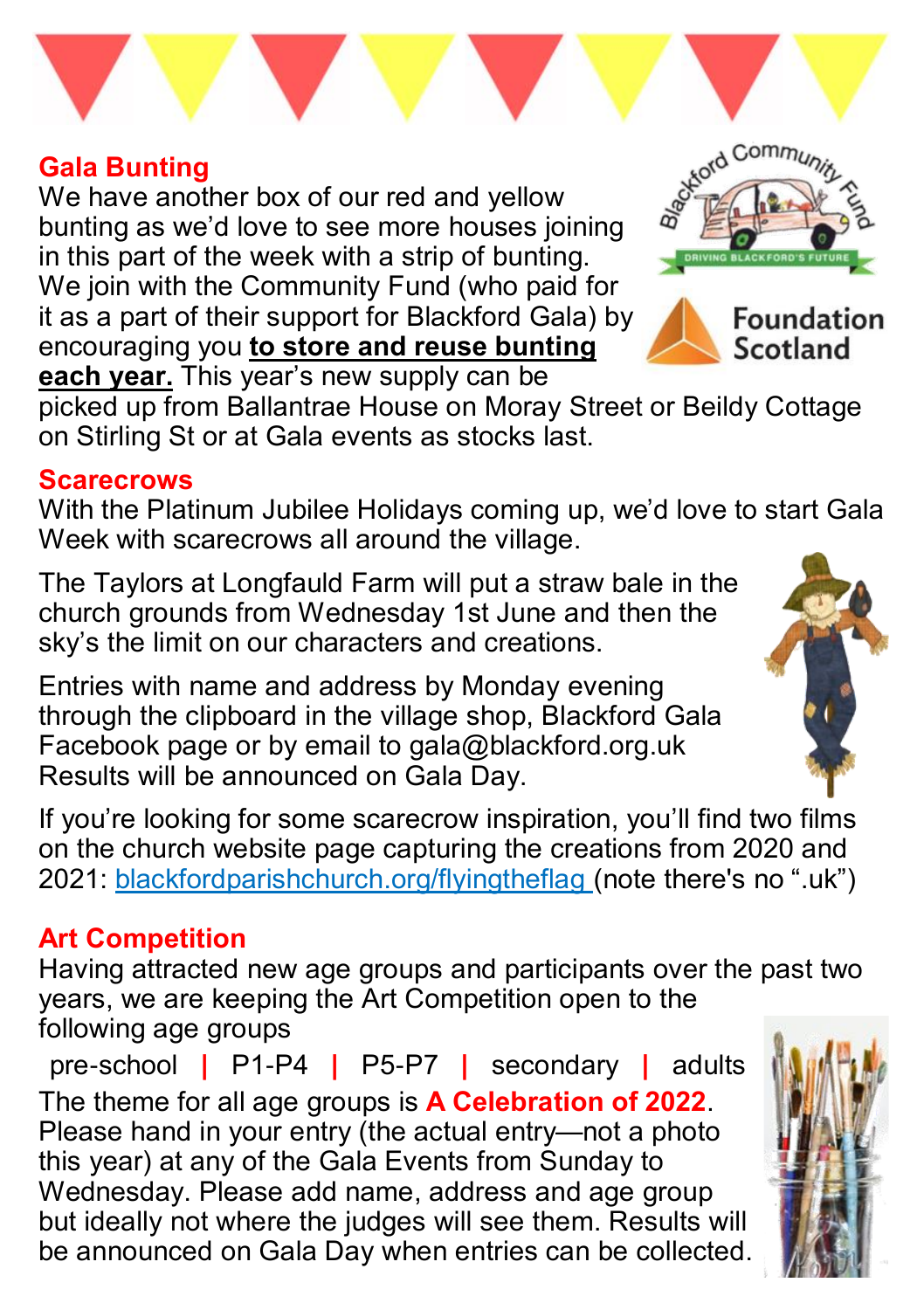#### **Sunday 5th June 10:00am** Gala Church Service **Parish Church**

The Parish Church gets the Gala party started as it has done since the Queen's Silver Jubilee launched Blackford Gala in 1977. In celebrating Pentecost, the Bible passages will be read by our 2021 and 2022 Queens, Maisie Shedden and Evie Head who will also plant a tree for the Queen's Platinum Jubilee Canopy.

Last year we crowned Queen Maisie, with attendants Peggi Beck and Beth Forsyth, in front of the largest gathering possible under COVID restrictions. This year we hold the crowning over until next Sunday's Gala Parade.



## **2:00pm Bike Ride (plus tea & cakes) Meet at the church**

Join us for a bit of exercise and then some refreshments. We'll take the same route as 2019 through the gWest grounds on the core path and a gate opened especially for us then back via Gleneagles and a bit of an off-road section on the right of way.



**All U-16s must have an adult along** who is taking responsibility for them even as part of a group (i.e. not necessarily one-to-one).

## **Monday 6th June**

Whenever you last played, come along for an hour's bounce game

and "shoot some hoops" at the court behind Allanwater Gardens. Open to all ages; come on and show those young folk a thing or two.

6:30—7:30 Children and Families 7:30—8:30 Teens and Adults

## **6:30pm Basketball All Weather Games Court**

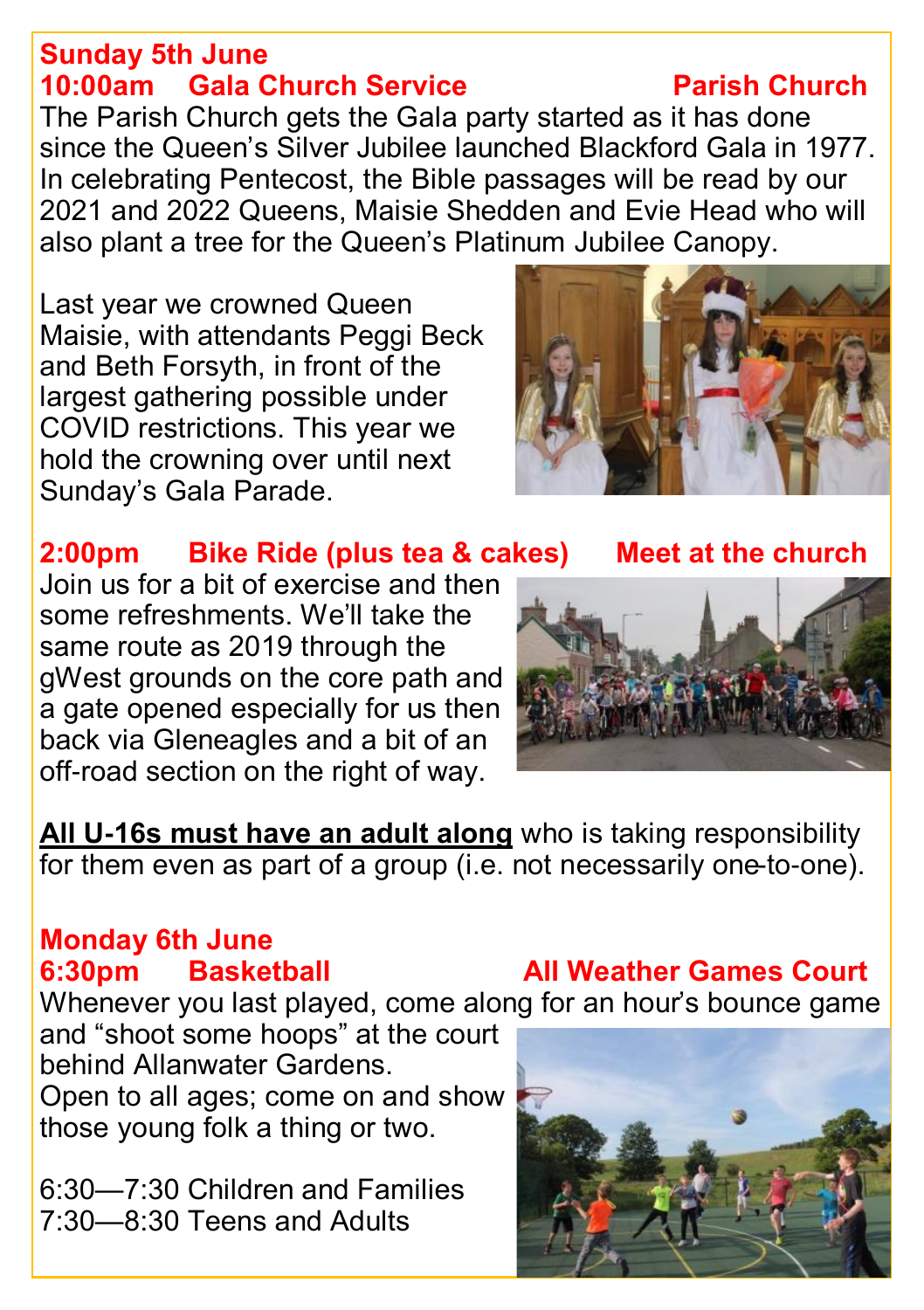

**1:00pm Floats & Fancy Dress Parade Leave Moray Institute to go down Moray Street and up Stirling Street led by the Comrie Pipe Band**

**This year we launch the John (Jock) Aitken Trophy for the "Best in Show" Fancy Dress.**





**Come on, get in the parade this year!**  Cash prizes for individuals of all ages, for groups and for floats. Plus a trophy for "Best Float."

If you are preparing a float and the weather is bad, phone 07740 923822 or check our Facebook page for judging information. The Crowning of the Queen and the judging of remaining costumes would then be in the Moray Institute.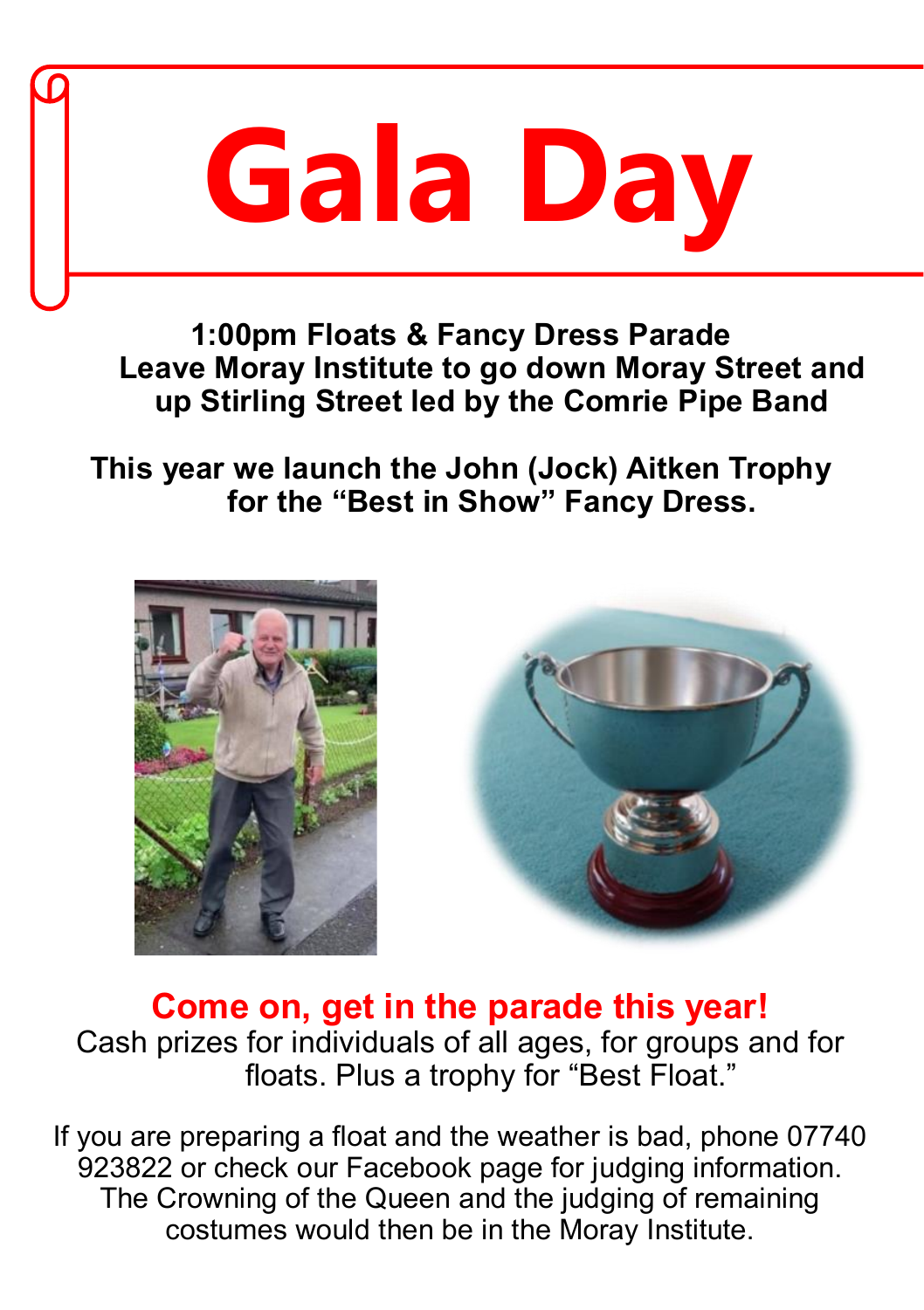## **Sunday 12th**

**1:30pm Arrival back at the Highland Games Field Crowning of the Blackford Gala Queen 2022 - Evie Head By Blackford Gala Queen 2021 - Maisie Shedden Attendants: Emily Gordon and Ellie Robertson Security Team: Jacob Campbell, Logan Campbell, Peggi Beck & Flynn Crompton-Howe**



## **Let the games begin**

Races and competitions for individual cash prizes. Team challenges for points for the Village Trophy.

Free kids' inflatables. Free tea/coffee/juice. Burgers on sale. Prize Raffle Draw—tickets on sale in the village during Gala Week and in the Games Park on the day. Please support the local businesses who donate prizes.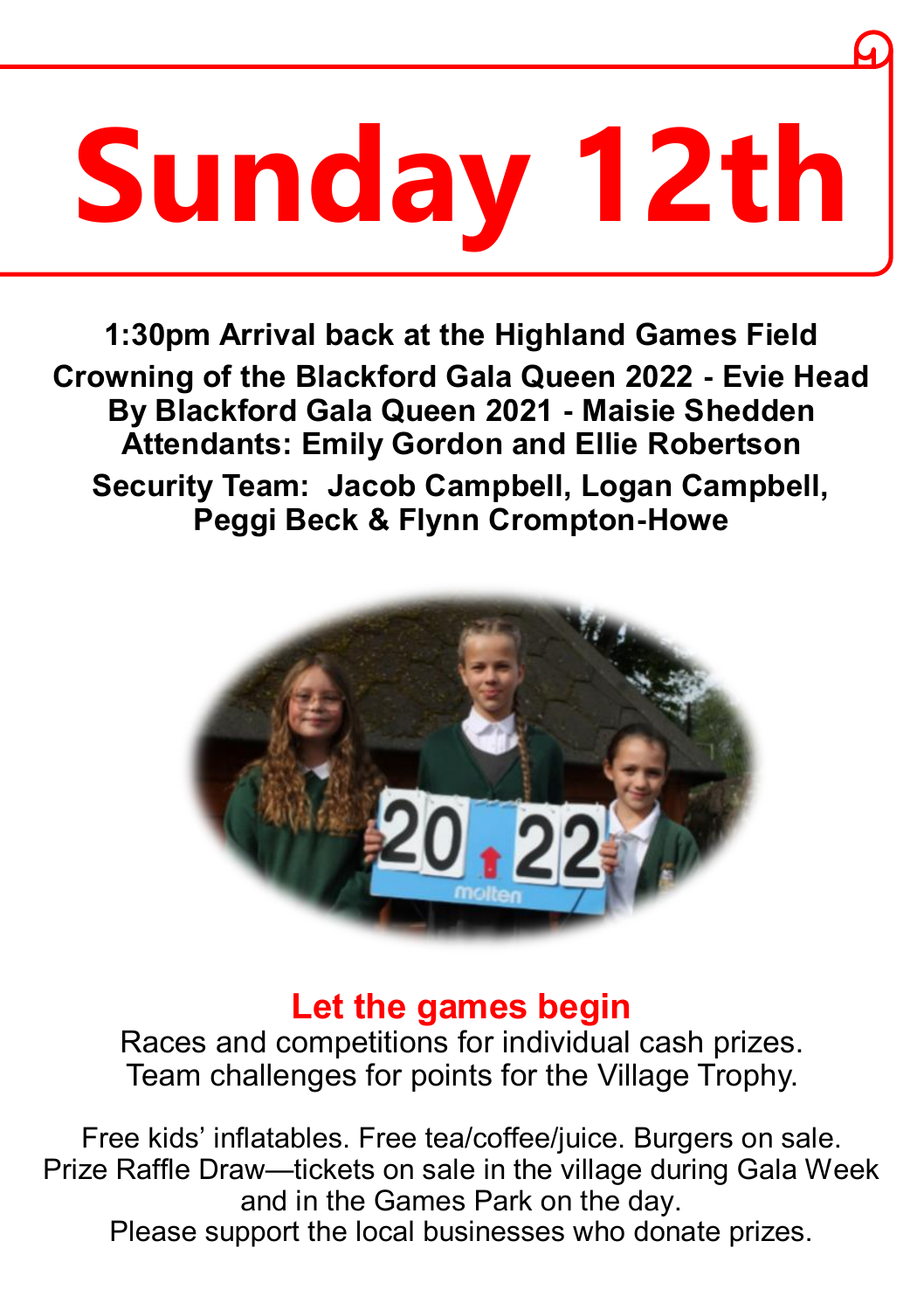#### **Tuesday 7th June 6:00pm Blackford PS Bingo & Beetle Drive Moray Institute**

An evening of indoor competition and fun for everyone. Bingo has gone online over the past two galas but we're in-person tonight led by the school staff.

#### **Wednesday 8th June 6:30pm Walking Treasure Hunt Bowling Club**

Join us out in the streets with the perfect opportunity to stare in windows, up trees, across fences and down at pavements. Open to all ages with separate competitions for children and adults.



Beetle

Building on our experience from the past two years, there is also the option to complete the treasure hunts in your own time earlier in the week. The questions will be available from the Blackford Gala box by the community noticeboards at the Moray Institute from Sunday. Entries must be returned for judging by this evening (instructions will be on the sheets).

Remember, adult winners create next year's courses.

#### **Thursday 9th June 2:00pm Senior Citizens' Film Afternoon Bowling Club**

Margaret Guthrie has collated and edited films from previous Blackford Galas. With afternoon tea provided too, it's an opportunity to re-live and re-tell some of the great village stories and characters.

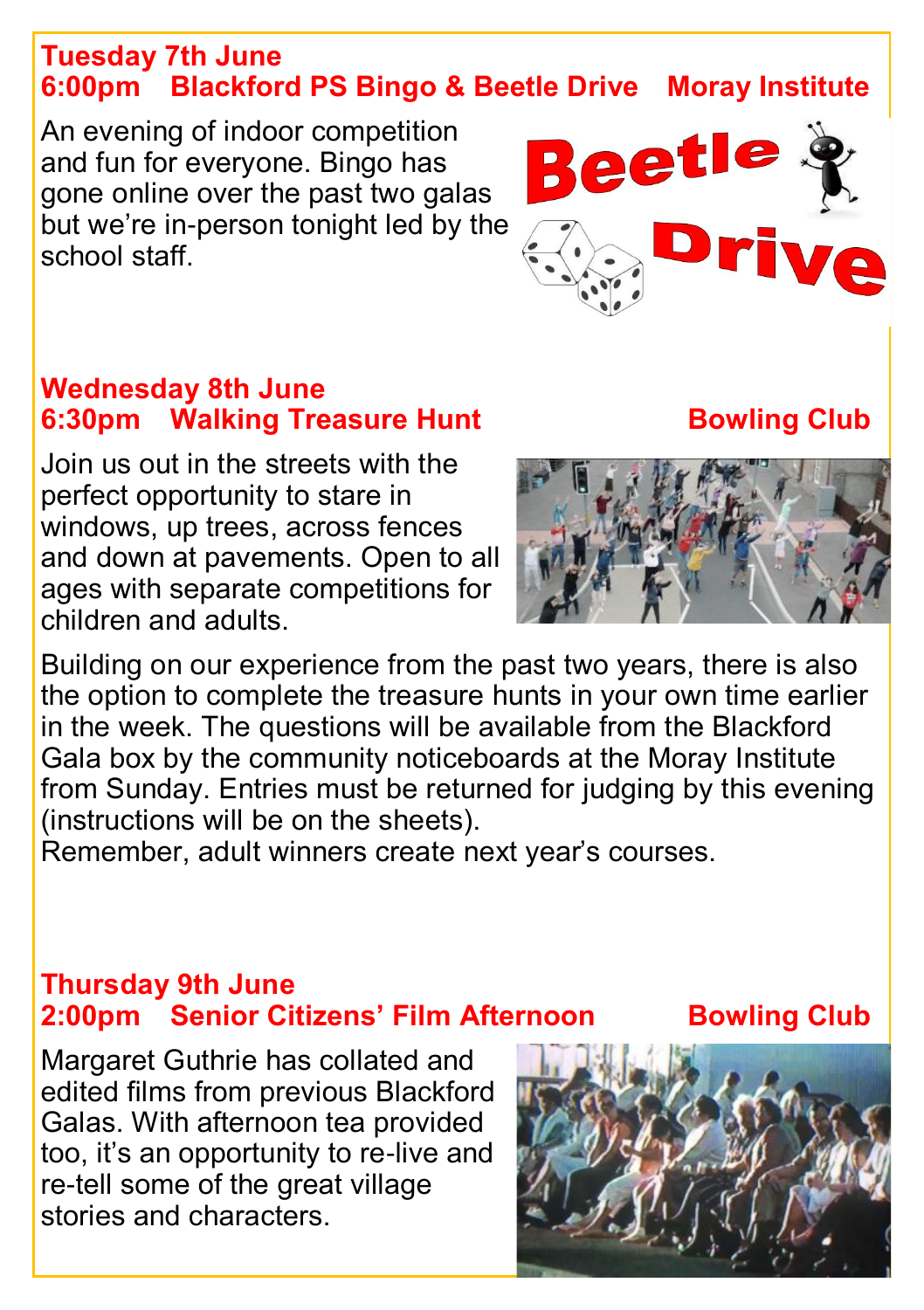#### **Thursday 9th June 6:30pm Family Games Night Highland Games Field**

We've always had a great summer evening for this. We play a bit of rounders and nukumball; it's a bit of exercise and it's good to get out in the sun together of an evening.

The football goals will be up for those who prefer that.

#### **Friday 10th June 9:30am Blackford Toddlers Moray Institute**

It's not a Gala event, but the Blackford Toddler Group meets as usual this Friday morning. This week Lyndsey Thomas joins them again from 11am for a Bookbug Session of story, song and rhyme. Usual charge: £3 per family; bring your own snack

## **7:00pm Car Treasure Hunt Carry Control Bowling Club**

Hand over your £5 entry fee and your team name and you'll get a set of clues to follow around the roads and lanes of the area.

The winners set the 2023 course and become the holders of the Julie Shankland Trophy.

#### **Saturday 11th June 10:00am Magic Show for primary pupils Parish Church**

Magic Pete was a great success when he was with us in 2013 (right). Younger children are welcome too and are sure to enjoy his hour long Family Magic and Puppet Show.



# **Bookbug**